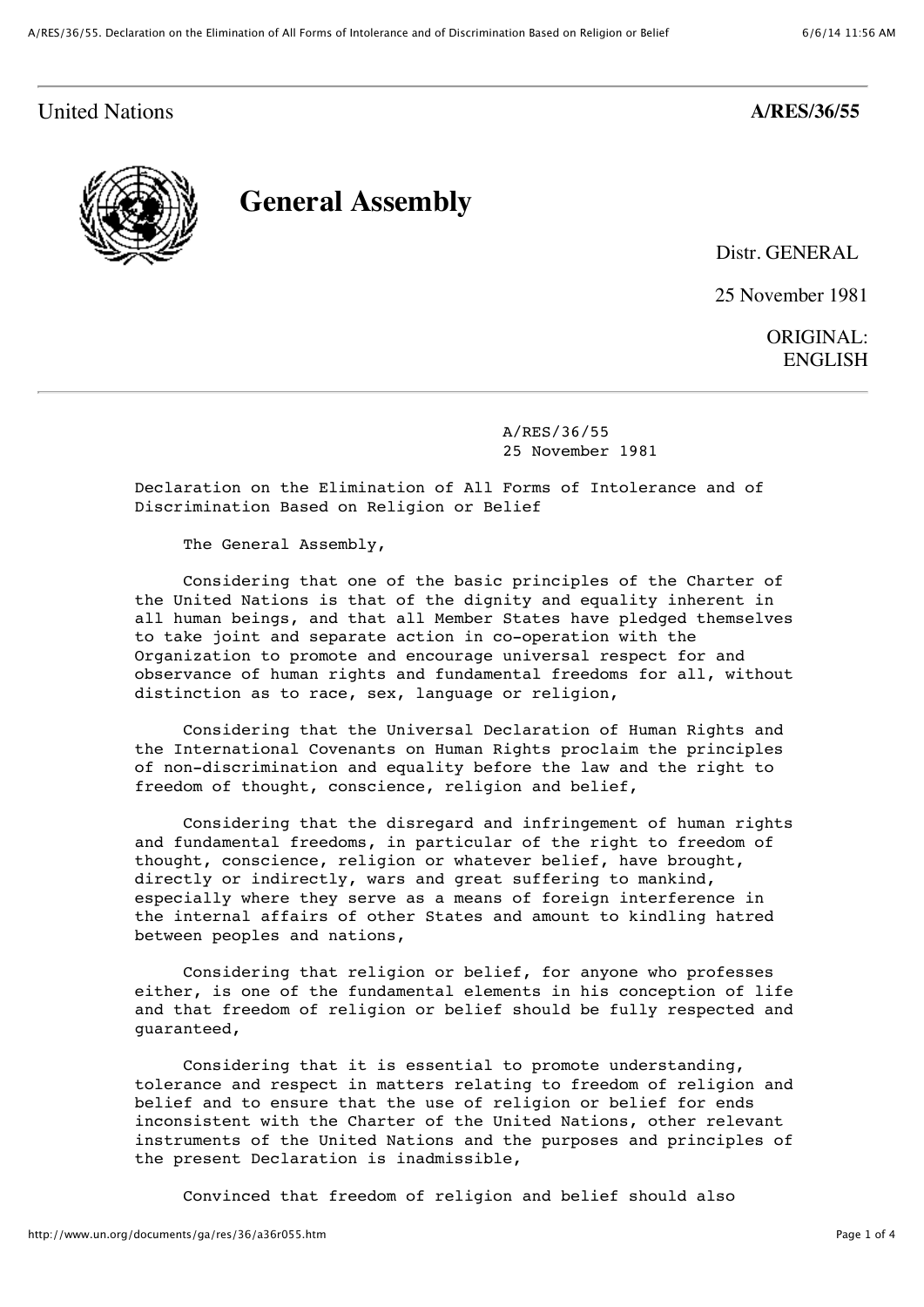contribute to the attainment of the goals of world peace, social justice and friendship among peoples and to the elimination of ideologies or practices of colonialism and racial discrimination,

 Noting with satisfaction the adoption of several, and the coming into force of some, conventions, under the aegis of the United Nations and of the specialized agencies, for the elimination of various forms of discrimination,

 Concerned by manifestations of intolerance and by the existence of discrimination in matters of religion or belief still in evidence in some areas of the world,

 Resolved to adopt all necessary measures for the speedy elimination of such intolerance in all its forms and manifestations and to prevent and combat discrimination on the ground of religion or belief,

 Proclaims this Declaration on the Elimination of All Forms of Intolerance and of Discrimination Based on Religion or Belief:

## Article 1

 1. Everyone shall have the right to freedom of thought, conscience and religion. This right shall include freedom to have a religion or whatever belief of his choice, and freedom, either individually or in community with others and in public or private, to manifest his religion or belief in worship, observance, practice and teaching.

 2. No one shall be subject to coercion which would impair his freedom to have a religion or belief of his choice.

 3. Freedom to manifest one's religion or beliefs may be subject only to such limitations as are prescribed by law and are necessary to protect public safety, order, health or morals or the fundamental rights and freedoms of others.

#### Article 2

 1. No one shall be subject to discrimination by any State, institution, group of persons, or person on grounds of religion or other beliefs.

 2. For the purposes of the present Declaration, the expression "intolerance and discrimination based on religion or belief" means any distinction, exclusion, restriction or preference based on religion or belief and having as its purpose or as its effect nullification or impairment of the recognition, enjoyment or exercise of human rights and fundamental freedoms on an equal basis.

### Article 3

 Discrimination between human beings on grounds of religion or belief constitutes an affront to human dignity and a disavowal of the principles of the Charter of the United Nations, and shall be condemned as a violation of the human rights and fundamental freedoms proclaimed in the Universal Declaration of Human Rights and enunciated in detail in the International Covenants on Human Rights, and as an obstacle to friendly and peaceful relations between nations.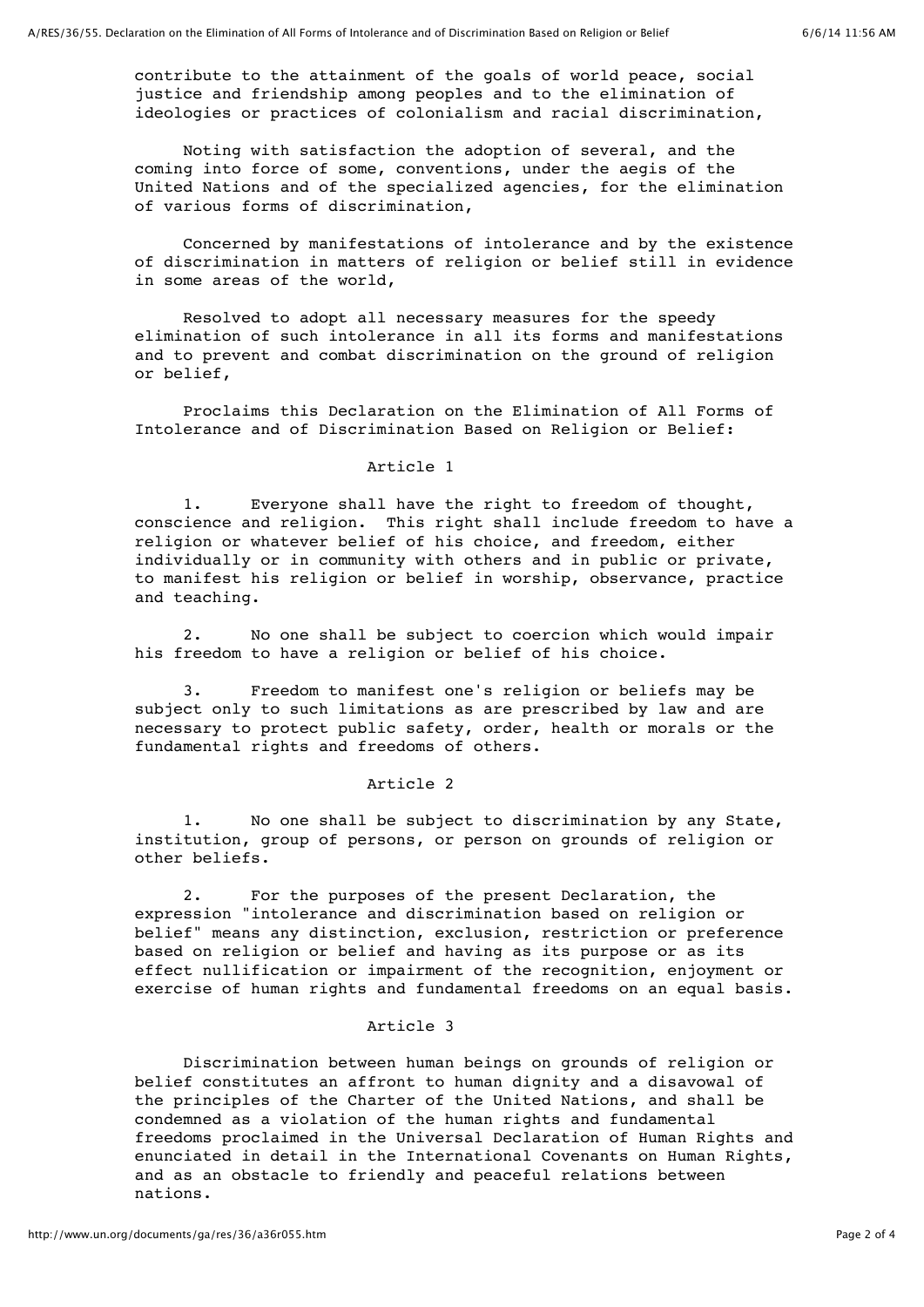#### Article 4

 1. All States shall take effective measures to prevent and eliminate discrimination on the grounds of religion or belief in the recognition, exercise and enjoyment of human rights and fundamental freedoms in all fields of civil, economic, political, social and cultural life.

 2. All States shall make all efforts to enact or rescind legislation where necessary to prohibit any such discrimination, and to take all appropriate measures to combat intolerance on the grounds of religion or other beliefs in this matter.

#### Article 5

 1. The parents or, as the case may be, the legal guardians of the child have the right to organize the life within the family in accordance with their religion or belief and bearing in mind the moral education in which they believe the child should be brought up.

 2. Every child shall enjoy the right to have access to education in the matter of religion or belief in accordance with the wishes of his parents or, as the case may be, legal guardians, and shall not be compelled to receive teaching on religion or belief against the wishes of his parents or legal guardians, the best interests of the child being the guiding principle.

 3. The child shall be protected from any form of discrimination on the ground of religion or belief. He shall be brought up in a spirit of understanding, tolerance, friendship among peoples, peace and universal brotherhood, respect for freedom of religion or belief of others, and in full consciousness that his energy and talents should be devoted to the service of his fellow men.

 4. In the case of a child who is not under the care either of his parents or of legal guardians, due account shall be taken of their expressed wishes or of any other proof of their wishes in the matter of religion or belief, the best interests of the child being the guiding principle.

 5. Practices of a religion or beliefs in which a child is brought up must not be injurious to his physical or mental health or to his full development, taking into account article 1, paragraph 3, of the present Declaration.

#### Article 6

 In accordance with article 1 of the present Declaration, and subject to the provisions of article 1, paragraph 3, the right to freedom of thought, conscience, religion or belief shall include, inter alia, the following freedoms:

 (a) To worship or assemble in connexion with a religion or belief, and to establish and maintain places for these purposes;

 (b) To establish and maintain appropriate charitable or humanitarian institutions;

(c) To make, acquire and use to an adequate extent the